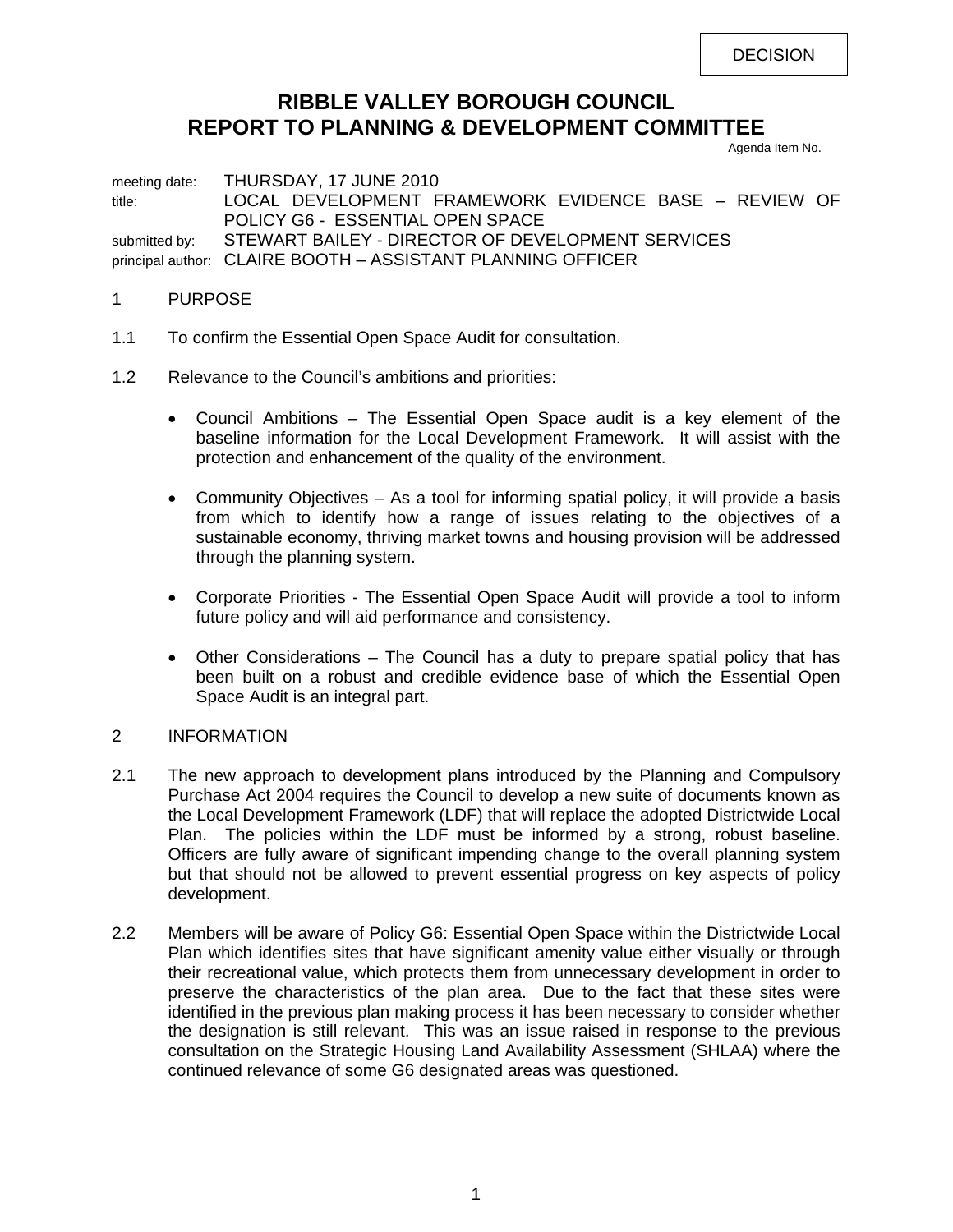2.3 The Policy in the Districtwide Local Plan is as follows:

 "Development will not be permitted on land which is designated as essential open space on the Proposals Map unless it does not compromise the visual quality and value of general openness or the recreational value of the site or unless warranted by overriding material considerations in the public interest".

2.4 The review is an evidence base document which will feed into the Local Development Framework. In carrying out the review of the designation, the Council used a list of criteria which consisted of an evaluation of the visual quality of the site; an assessment of the contribution the site makes to the townscape of the area, or enhancement of the setting of important buildings and its importance as an area of recreational open space. Each of the 178 G6 designated sites were visited and the same assessment criteria was used. Each site has been given a reference number to enable the sites to be mapped electronically.

#### 3 RESULTS OF THE AUDIT

- 3.1 The full survey and the assessment of each site can be viewed at the Level D reception desk. In summery out of the 178 sites, 140 of the sites were considered to be still worthy of retention for their amenity or recreational amenity value. The remaining 38 sites are listed in Appendix 1 to this report together with plans.
- 3.2 The withdrawal of the designation will result in any future planning applications being judged against the relevant settlement strategy policy for the respective main settlement/ village (Policies G2, G3, and G4 of the Districtwide Local Plan). The settlement policy is indicated in the table against each site and an extract of the plan policies is included as Appendix 2 for reference.
- 3.3 The implication of the proposed change is important to consider. By changing the effective designation some sites may be considered for development where previously they have been protected. Land could therefore be released for development including residential where a scheme complies with development plan and national policy guidance by way of a planning application. Clearly not all sites would be suitable for development but it is important that the proposals set out in this review are subject to public consultation. It is equally important to note that this review is not seeking to make allocations for development land, this would be subject of a separate process in creating the Local Development Framework. Nevertheless, it could result in additional land coming forward for development.
- 4 RISK ASSESSMENT
- 4.1 The approval of this report may have the following implications:
	- Resources Matters covered in this report has no resource implications other than consultation costs which will be covered by existing LDF budgets.
	- Technical, Environmental and Legal The production of a robust LDF baseline is a statutory requirement. It will inform future policy development.
	- Political No direct political implications.
	- Reputation None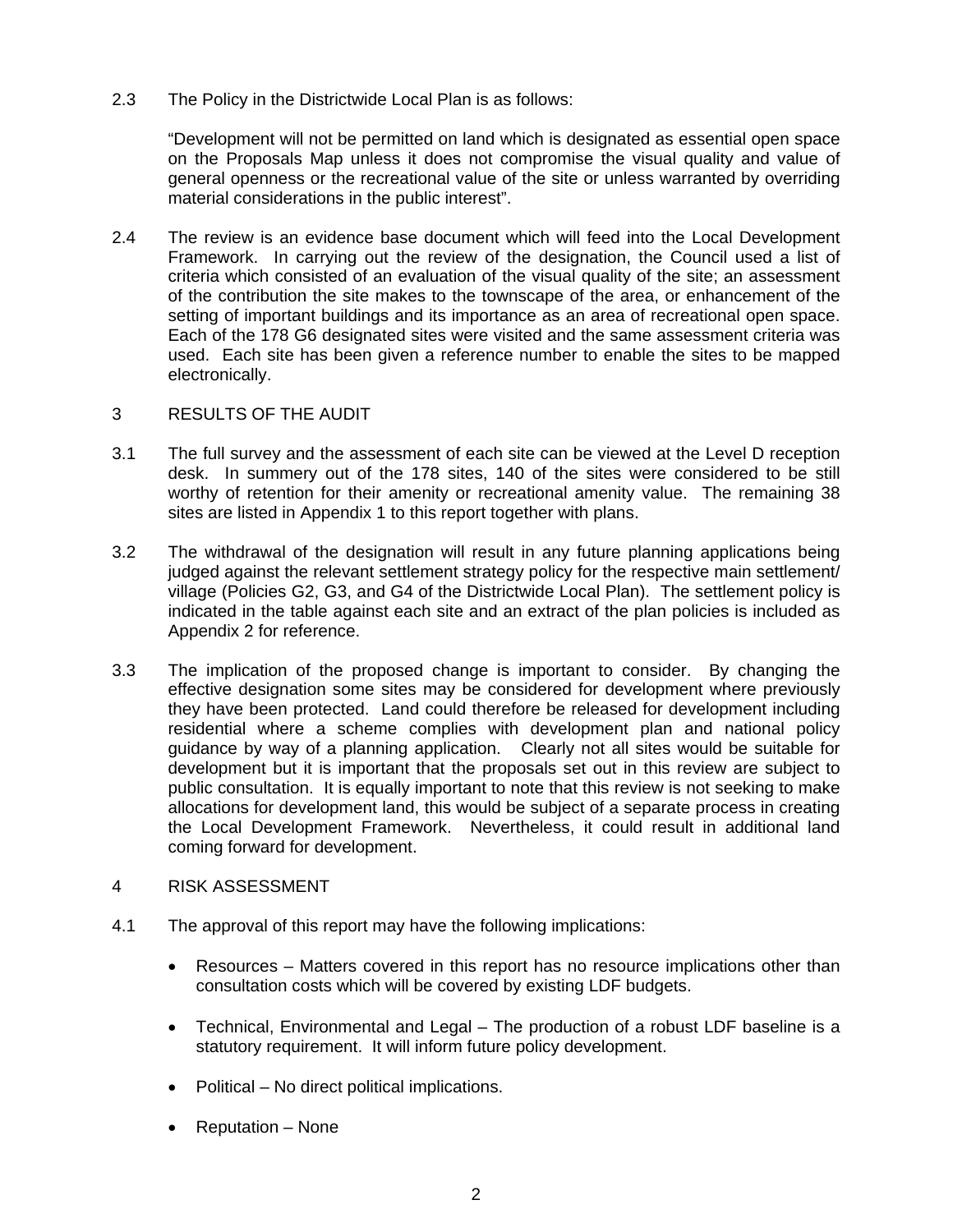# 5 RECOMMENDED THAT COMMITTEE

5.1 Agree the Essential Open Space Review for consultation as appropriate, following which, in consultation with the Chairman, to review the consultation responses and where it is agreed that the responses raise no issues of concern, to adopt the Essential Open Space Review as part of the LDF evidence base, and to treat the review as a material consideration when determining planning applications.

### DIRECTOR OF DEVELOPMENT SERVICES

### BACKGROUND PAPERS

Planning Policy Statement 12: Local Spatial Planning

For further information please ask for Claire Booth, extension 4493.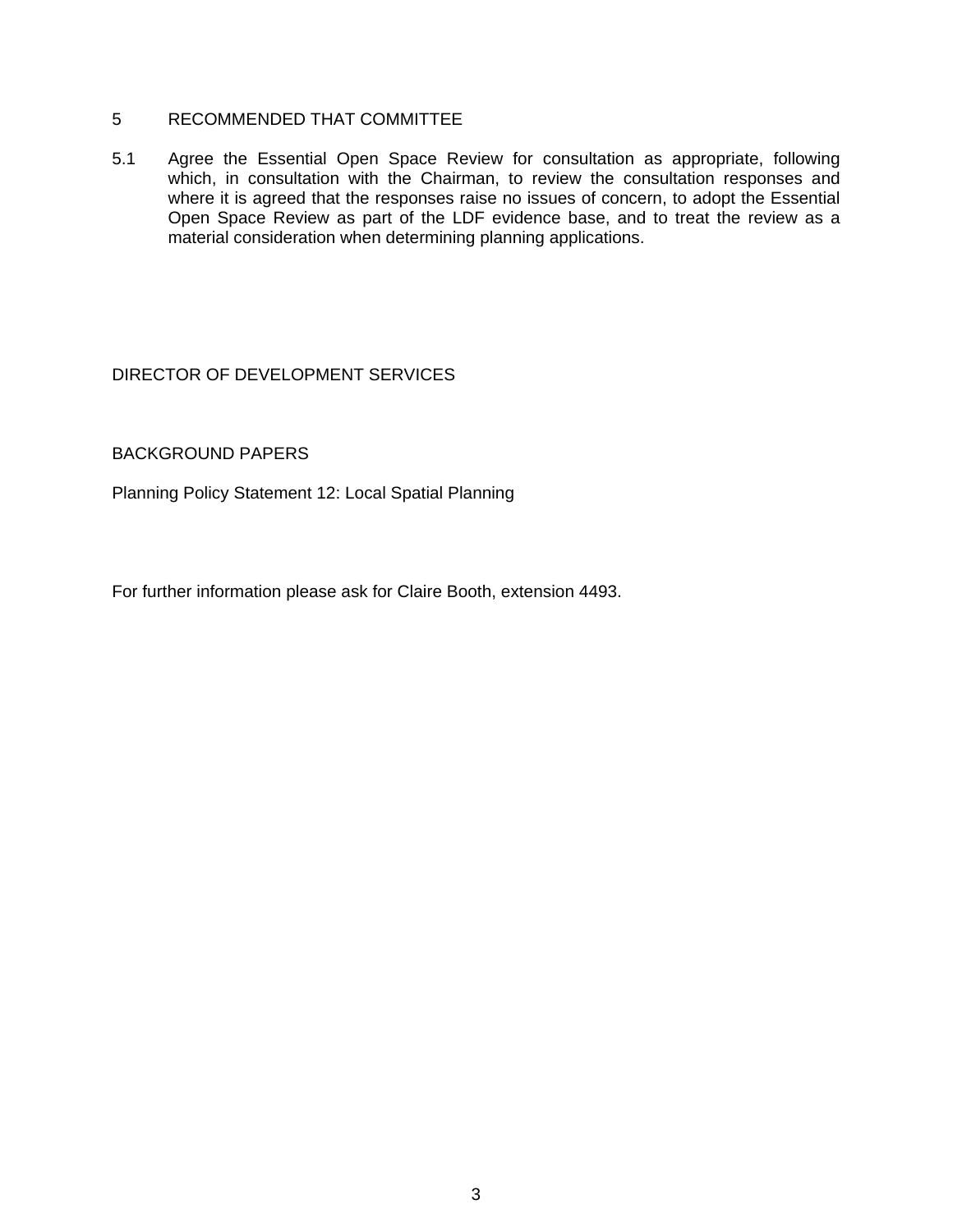### APPENDIX 1

# LOCAL DEVELOPMENT FRAMEWORK EVIDENCE BASE REVIEW OF POLICY G6 – ESSENTIAL OPEN SPACE - SITES PROPOSED FOR REVIEW

# CLITHEROE

| Site Reference | <b>Site Address</b>                                        | Policy    |
|----------------|------------------------------------------------------------|-----------|
| Clitheroe 08   | Car park in front and adjacent to Tesco supermarket        | Policy G2 |
| Clitheroe 19   | Land at the rear of Natwest Bank accessed from York Street | Policy G2 |
| Clitheroe 21   | Land surrounding Ribblesdale High School Technology        | Policy G2 |
|                | Centre                                                     |           |
| Clitheroe 22   | Land between Green Drive and Clitheroe Hospital, Chatburn  | Policy G2 |
|                | Road                                                       |           |
| Clitheroe 26   | Land surrounding Park Hill and Park Side, Waddington       | Policy G2 |
|                | Road                                                       |           |

# **CHATBURN**

| Site Reference | <b>Site Address</b>                          | Policy    |
|----------------|----------------------------------------------|-----------|
| Chatburn 03    | Land in front of properties on Pendle Avenue | Policy G4 |

#### COPSTER GREEN

| Site Reference       | Site Address                                               | Policy    |
|----------------------|------------------------------------------------------------|-----------|
| <b>Copster Green</b> | Grass island separating the access tracks form Longsight   | Policy G4 |
| 02                   | Road towards Pennine Cottage and Castle Cottage.           |           |
| <b>Copster Green</b> | Land adjacent to Pennine Cottage                           | Policy G4 |
| 03                   |                                                            |           |
| <b>Copster Green</b> | Land in front of Homeacre and Whitecroft, Lovely Hall Lane | Policy G4 |
| 09                   |                                                            |           |

#### DUNSOP BRIDGE

| Site Reference   Site Address |                                                                               | Policy    |
|-------------------------------|-------------------------------------------------------------------------------|-----------|
| - 01                          | Dunsop Bridge $\vert$ Grassed area in front of the properties on The Crescent | Policy G4 |

#### **GISBURN**

| Site Reference | <b>Site Address</b>                             | <b>POIICV</b>        |
|----------------|-------------------------------------------------|----------------------|
| Gisburn<br>05  | Land at the rear of the White Bull Public House | G4<br>olicy <b>C</b> |

## HOLDEN

| Site Reference | <b>Site Address</b>                                 | Policy    |
|----------------|-----------------------------------------------------|-----------|
| Holden 01      | Field opposite Higher and Lower Scarloom House      | Policy G4 |
| Holden 02      | Land between Summerfield House Lower and Peel Croft | Policy G4 |

#### HURST GREEN

| Site Reference | l Site Address                                                             | Policy    |
|----------------|----------------------------------------------------------------------------|-----------|
|                | Hurst Green 04   Land located at the rear of nos. 1-6 Whalley Road, partly | Policy G4 |
| (part of site  | behind the Eagle and Child PH and to the East of the                       |           |
| $\mid$ only)   | Shireburn Hotel (part of site to be retained as parking for                |           |
|                | village businesses)                                                        |           |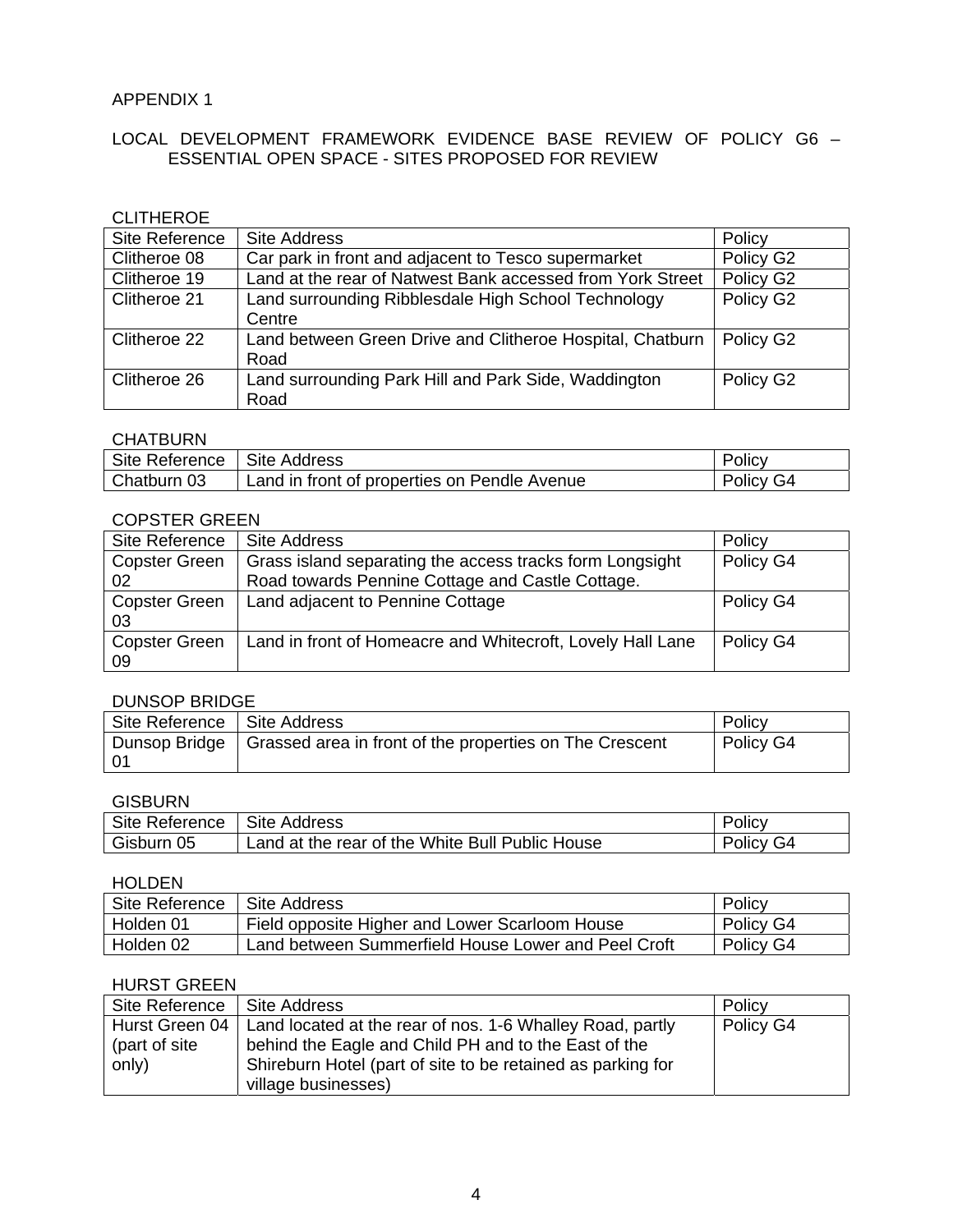| <b>LANGHO</b>  |                                                  |           |
|----------------|--------------------------------------------------|-----------|
| Site Reference | Site Address                                     | Policy    |
| Langho 02      | Land located between Fields End and Whalley Road | Policy G4 |

# LONGRIDGE

| Site Reference | Site Address                                                             | Policy    |
|----------------|--------------------------------------------------------------------------|-----------|
| Longridge 02   | Land between Nos. 94 and 96 Hacking Drive                                | Policy G2 |
| Longridge 12   | Land at the rear of the former Dog Inn Public House                      | Policy G2 |
| Longridge 13   | Land to the rear of nos. 24-50 Higher Road and nos. 20-30                | Policy G2 |
|                | Dilworth Lane                                                            |           |
| Longridge 14   | Land in front of nos. 26-32 Jeffrey Avenue and opposite nos.   Policy G2 |           |
|                | 23 and 25                                                                |           |

# RIBCHESTER

| Site Reference   Site Address |                                                        | Policy    |
|-------------------------------|--------------------------------------------------------|-----------|
| Ribchester 02                 | Garden area of Lower Boyce Farm, Blackburn Road        | Policy G4 |
| Ribchester 04                 | Land adjacent to the West of nos. 19-21 Blackburn Road | Policy G4 |

# RIMINGTON

| Site Reference | Site Address                                               | Policy    |
|----------------|------------------------------------------------------------|-----------|
| Rimington 01   | Land surrounding West Croft, Rimington Lane, Rimington     | Policy G4 |
| Rimington 02   | Land adjacent and to the rear of Fir Trees Farm, Rimington | Policy G4 |
|                | Lane                                                       |           |

# SABDEN

| Site Reference | <b>Site Address</b>                                       | Policy    |
|----------------|-----------------------------------------------------------|-----------|
| Sabden 01      | Land on the West of Clitheroe Road between Top Row and    | Policy G4 |
|                | Dawson Fold                                               |           |
| Sabden 03      | Land in front of Badger Wells Cottages                    | Policy G4 |
| Sabden 04      | Grass verges on either side of the lane leading from the  | Policy G4 |
|                | <b>Sunday School to Hey Cottages</b>                      |           |
| Sabden 11      | Land adjacent to Whalley Road within the boundary wall of | Policy G4 |
|                | the properties known as The Whins.                        |           |
| Sabden 12      | Land to the North of Whins Lodge within the curtilage     | Policy G4 |
| Sabden 13      | Garden area in front of Lower Whins                       | Policy G4 |

# SLAIDBURN

| Site Reference | Site Address                                                                                                                             | Policy    |
|----------------|------------------------------------------------------------------------------------------------------------------------------------------|-----------|
| Slaidburn 03   | Land located on the left hand side of the road when<br>travelling North from the War memorial (Jubilee Gardens),<br><b>Chapel Street</b> | Policy G4 |
| Slaidburn 04   | Agricultural land between nos. 5 and 7 Chapel Street                                                                                     | Policy G4 |

# **TOSSIDE**

| Site Reference | Site Address                                               | Policy    |
|----------------|------------------------------------------------------------|-----------|
| Tosside 01     | Land at the side of the former Gisburn Forest CofE Primary | Policy G4 |
|                | School                                                     |           |
| Tosside 03     | Land adjacent to Smithy Cottage                            | Policy G4 |

#### WHALLEY

| Site Reference | <b>Site Address</b>                                 | Policy    |
|----------------|-----------------------------------------------------|-----------|
| Whalley 03     | Land at Hayhurst Road fronting on to Clitheroe Road | Policy G2 |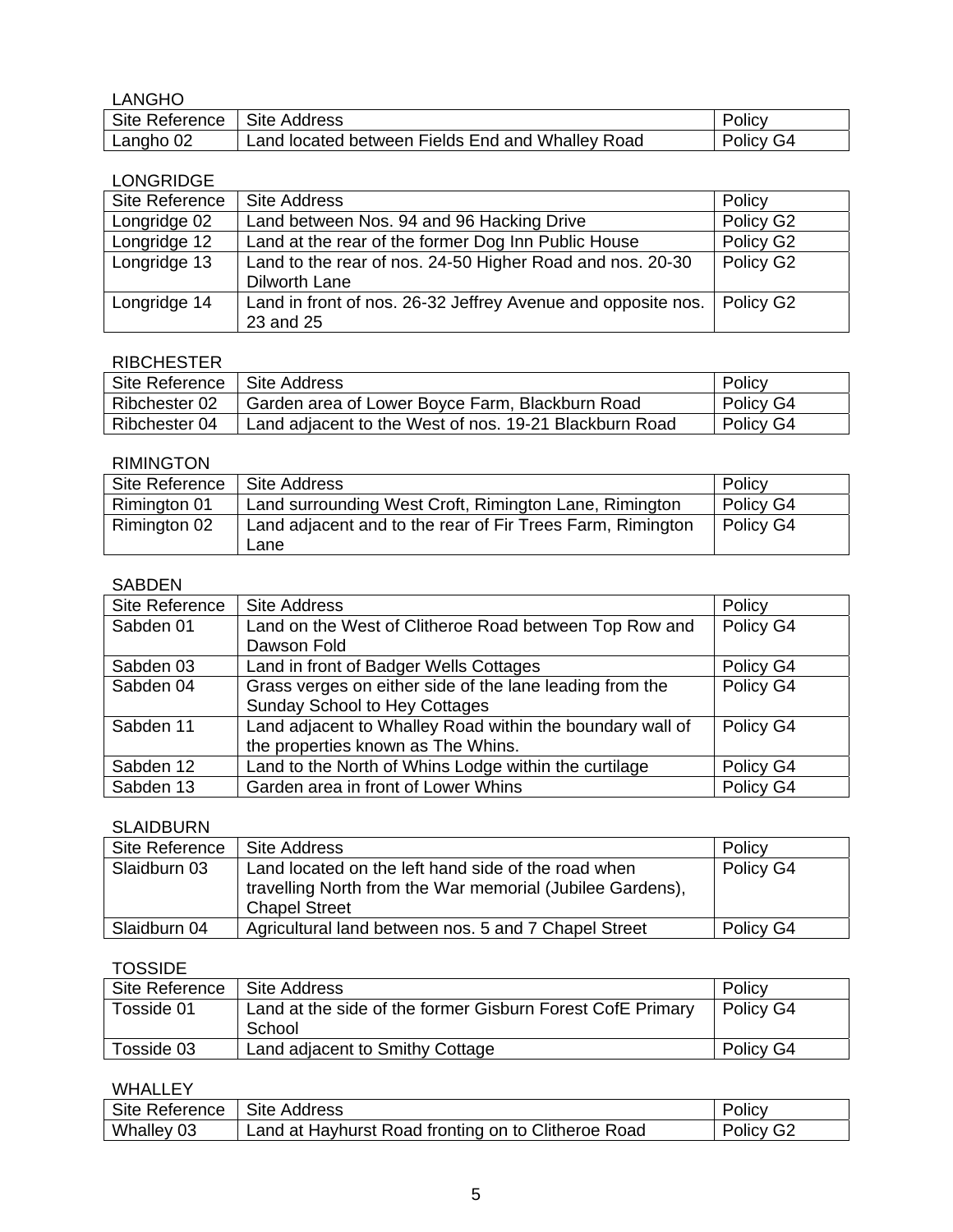# WADDINGTON

| .                             |                                                                     |           |
|-------------------------------|---------------------------------------------------------------------|-----------|
| Site Reference   Site Address |                                                                     | Policy    |
|                               | Waddington 02   Grassed area in front of properties on Church Close | Policy G4 |

## WEST BRADFORD

| Site Reference              | Site Address                                     | Policy    |
|-----------------------------|--------------------------------------------------|-----------|
| <b>West Bradford</b><br>-02 | Garden area adjacent to no. 1 Millstone Cottages | Policy G4 |
| West Bradford<br>-05        | Land between Hippings House and Old Hall         | Policy G4 |

# WORSTON

| Site Reference | <b>Site Address</b>            | Policy    |
|----------------|--------------------------------|-----------|
| Worston 02     | Garden surrounding Hall Croft  | Policy G4 |
| Worston 04     | Land in front of Dugdales Barn | Policy G4 |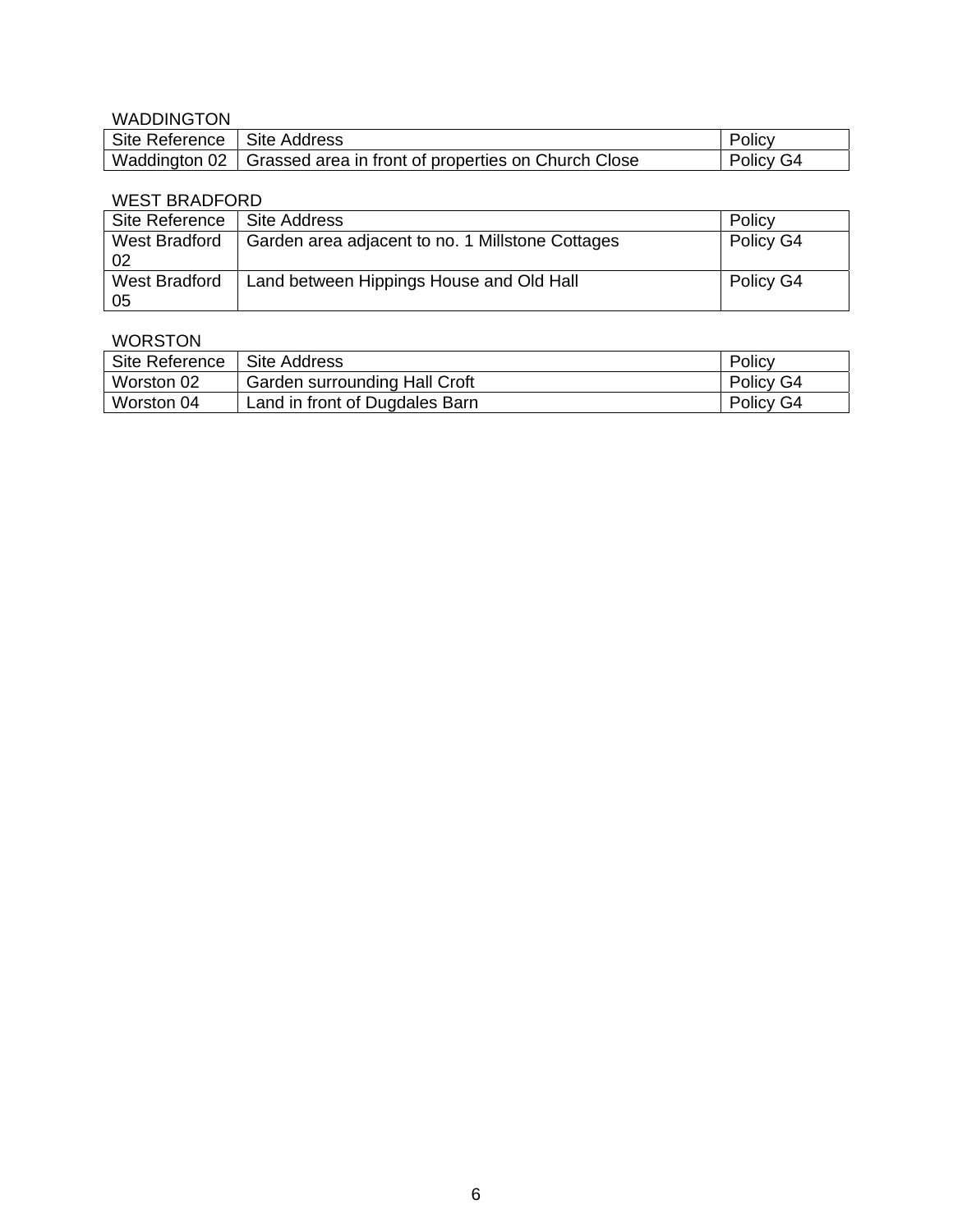# **EXTRACT OF POLICIES FROM Districtwide Local Plan**

## 3.2.5 POLICY G2

Within the plan area developments will be mainly directed towards land within the main settlement boundaries. These are defined on the proposals map.

The following scale of development will be approved:

- i) Wilpshire development of sites within the settlement boundary and outside the green belt;
- ii) Clitheroe consolidation and expansion of development and rounding off development. In all cases this must be on sites wholly within the settlement boundary and must be appropriate to the town's size and form;
- iii) Billington, Longridge and Whalley development wholly within the built part of the settlement or the rounding-off of the built-up area.
- 3.2.6 Wilpshire, Clitheroe, Billington, Longridge and Whalley will be described as the main settlements elsewhere in this plan. This policy recognises the need to define the main settlements of the Borough, and to designate those sites which are appropriate for largescale development. In drawing the main settlement boundaries the following criteria have been applied:

Main settlement boundaries will:

- include all properties physically linked to the main part of the settlement;
- include necessary land-use allocations;
- where appropriate the boundary will follow the lines of residential curtilage;
- include sites which are so damaged by visual intrusion as to be unworthy of designation in the open countryside beyond.
- 3.2.7 In applying this policy the following terms and definitions are important:
	- Consolidation of development this refers to locating new development so that it adjoins the main built-up area of a settlement and, where appropriate, both the main part of the settlement and an area of sporadic or isolated development. Proposals on sites covering open land in excess of one hectare will not be considered appropriate.
	- Expansion this is limited growth of a settlement. For the purposes of this plan, it must be development which is in scale and keeping with the existing town. Expansion during the plan period will be planned growth taking place on sites identified in this plan or through the implementation of on-going commitments such as the Pendle Road housing site in Clitheroe.
	- Rounding-off development this refers to development which is essentially part of rather than an extension to the built-up part of the settlement. It can be defined as the development of land within the settlement boundary (which is not covered by any protective designation) where at least two thirds of the perimeter is already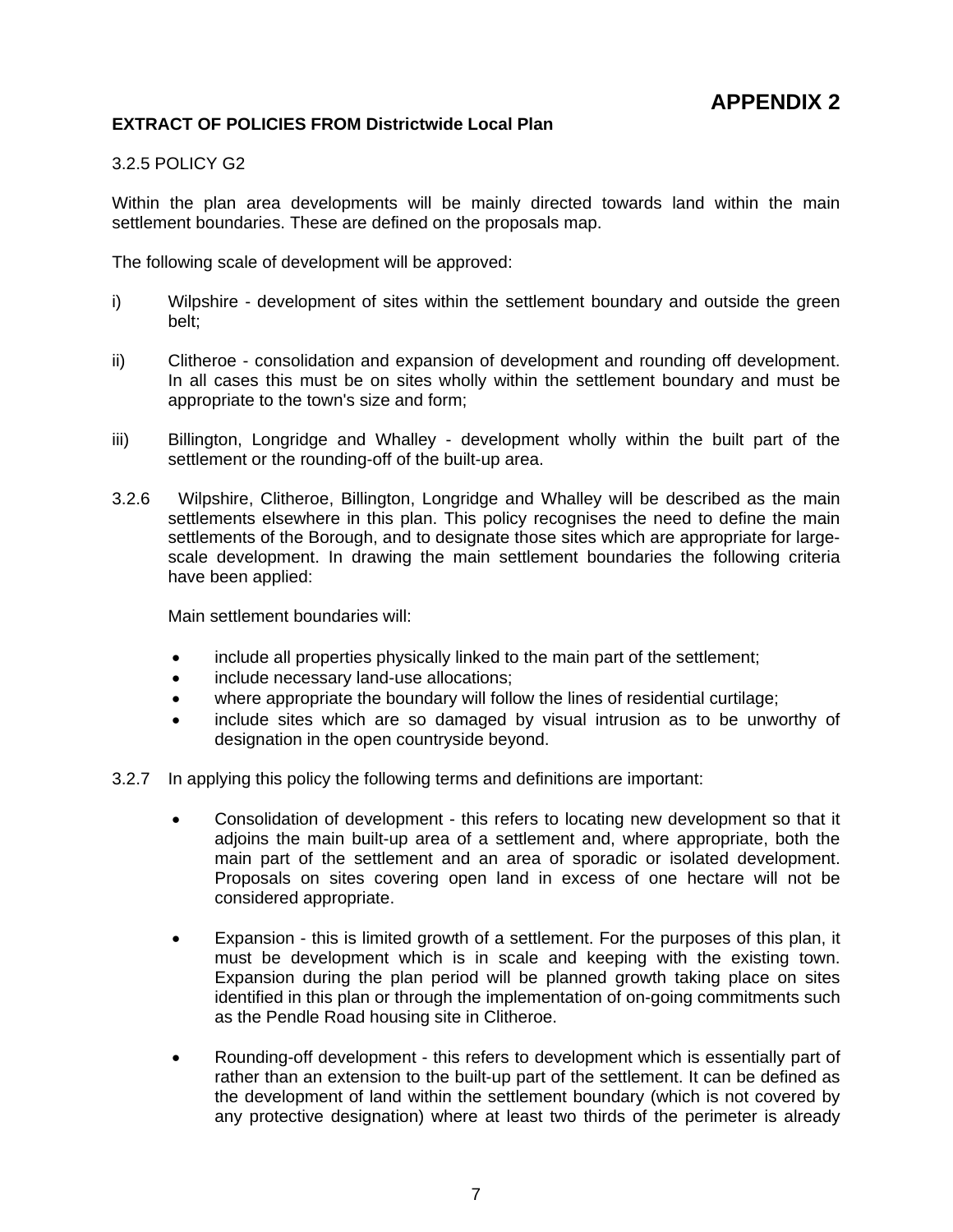built-up with consolidated development. Such sites will normally be relatively small and should not involve the development of visually important "green wedges". Proposals on sites covering open land in excess of one hectare will not normally be considered appropriate.

- 3.2.8 Over recent years development wholly within settlements and rounding-off development has provided a number of opportunities for house building. Opportunities often arise on derelict land, through the closure of commercial premises and on sites where unfit buildings have to be cleared. In many cases the development has made a significant environmental improvement.
- 3.2.9 It is assumed that sites will continue to come available throughout the plan period, and that these will make a contribution towards the Borough's overall housing land supply. This will help to protect less suitable greenfield sites on the edge of main settlements from development pressures.
- 3.2.10 It should be noted that this policy does not permit the development of essential open spaces or land which is in recreational use.

#### 3.2.11 POLICY G3

Within the villages of Mellor Brook, Read and Simonstone, as defined on the proposals map, planning permission will be granted for:

- (a) The development and redevelopment of land wholly within the settlement boundary, not defined as essential open space (it should be noted that that the Borough Council will negotiate to secure an element of affordable housing on large sites, see Policy H19).
- 3.2.13 It should be stressed that any development considered acceptable must lie within the settlement boundaries as shown on the proposals map. In addition land defined as essential open space is protected by Policy G6.

## 3.2.14 POLICY G4

Within the villages of:

| <b>Barrow</b>        | Holden             | Sabden               |
|----------------------|--------------------|----------------------|
| Bolton-by-Bowland    | <b>Hurst Green</b> | Sawley               |
| <b>Copster Green</b> | Langho             | Slaidburn            |
| Chatburn             | Mellor             | Tosside              |
| Chipping             | Newton             | Waddington           |
| Downham              | Osbaldeston        | <b>West Bradford</b> |
| Dunsop Bridge        | Pendleton          | Wiswell              |
| Gisburn              | Ribchester         | Worston              |
| Grindleton           | Rimington          |                      |

as defined on the proposals map, planning permission will be granted for proposals falling within the following categories:

- a) The development of sites allocated in this plan.
- b) The use of infill sites not defined as essential open spaces.